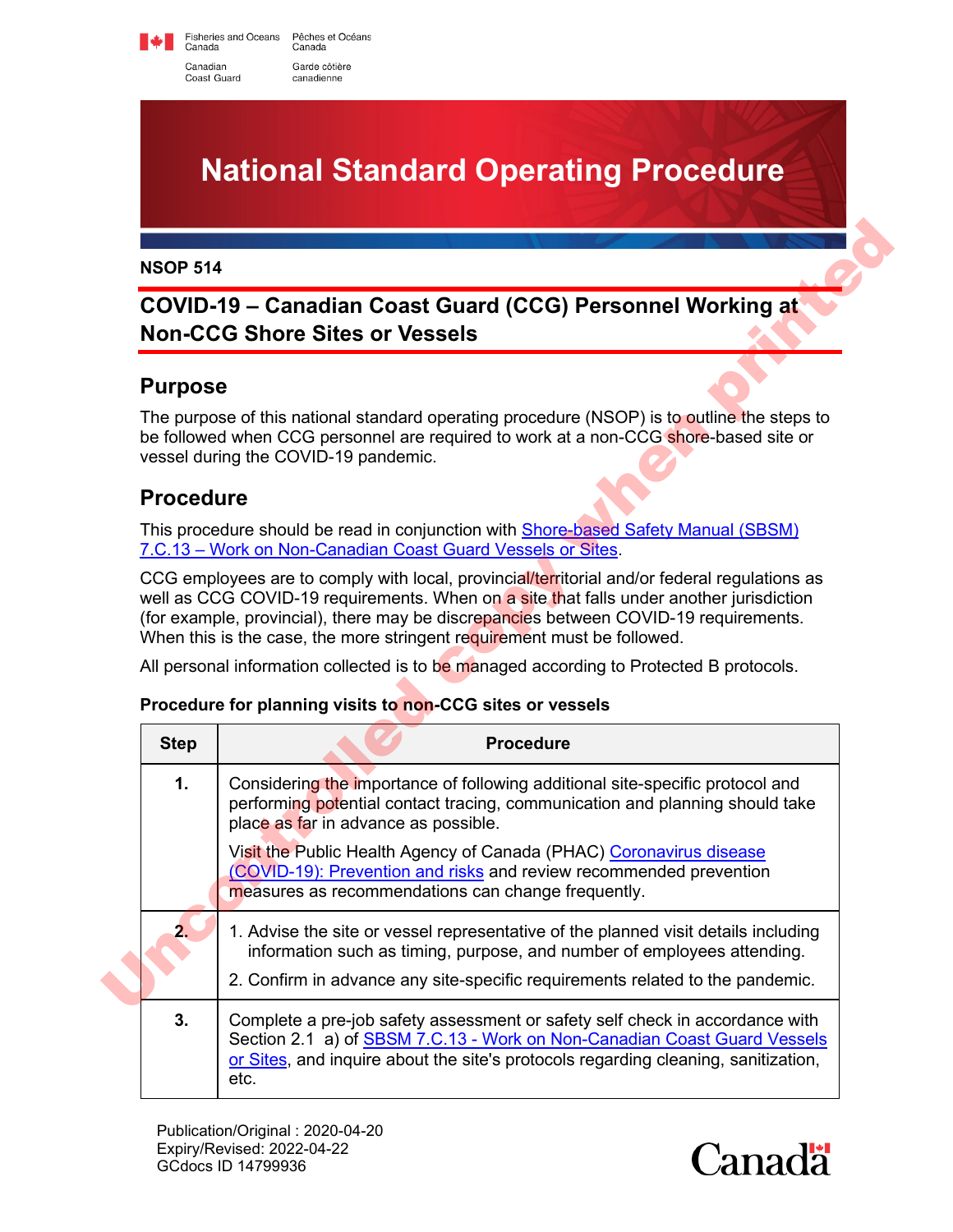| <b>Step</b> | <b>Procedure</b>                                                                                                                                                                                                                                                                                                                                                                                                                                                                 |
|-------------|----------------------------------------------------------------------------------------------------------------------------------------------------------------------------------------------------------------------------------------------------------------------------------------------------------------------------------------------------------------------------------------------------------------------------------------------------------------------------------|
| 4.          | When possible, bring along your own tools/testing equipment, etc., or ensure<br>any you will use are properly sanitized.                                                                                                                                                                                                                                                                                                                                                         |
| 5.          | Screening:                                                                                                                                                                                                                                                                                                                                                                                                                                                                       |
|             | 1. CCG employees are to follow COVID-19 screening procedures in<br>accordance with NSOP 506 COVID-19 - Shore-based Personnel as well as<br>complete the COVID-19 Canadian Coast Guard Health Screening<br>Questionnaire (as per CCG Circular 08-2022 - COVID-19 - Health Screening<br>Questionnaire and COVID-19 Testing Protocol for Canadian Coast<br>Guard (CCG) Personnel and Persons Seeking Access to CCG controlled<br>Installations, Vessels, Helicopters and Vehicles). |
|             | 2. Confirm with the site, building, or vessel representative that screening<br>protocols are in accordance with the applicable provincial, territorial and local<br>requirements.                                                                                                                                                                                                                                                                                                |

#### **Procedure for arriving and working at non-CCG sites or vessels**

| 5.          | Screening:                                                                                                                                                                                                                                                                                                                                                                                                                                                                                                                                                                                                                                                  |
|-------------|-------------------------------------------------------------------------------------------------------------------------------------------------------------------------------------------------------------------------------------------------------------------------------------------------------------------------------------------------------------------------------------------------------------------------------------------------------------------------------------------------------------------------------------------------------------------------------------------------------------------------------------------------------------|
|             | 1. CCG employees are to follow COVID-19 screening procedures in<br>accordance with NSOP 506 COVID-19 - Shore-based Personnel as well as<br>complete the COVID-19 Canadian Coast Guard Health Screening<br>Questionnaire (as per CCG Circular 08-2022 - COVID-19 - Health Screening<br>Questionnaire and COVID-19 Testing Protocol for Canadian Coast<br>Guard (CCG) Personnel and Persons Seeking Access to CCG controlled<br><b>Installations, Vessels, Helicopters and Vehicles).</b><br>2. Confirm with the site, building, or vessel representative that screening<br>protocols are in accordance with the applicable provincial, territorial and local |
|             | requirements.                                                                                                                                                                                                                                                                                                                                                                                                                                                                                                                                                                                                                                               |
|             | Procedure for arriving and working at non-CCG sites or vessels                                                                                                                                                                                                                                                                                                                                                                                                                                                                                                                                                                                              |
| <b>Step</b> | <b>Procedure</b>                                                                                                                                                                                                                                                                                                                                                                                                                                                                                                                                                                                                                                            |
| 1.          | On arrival, check in with the site or vessel representative, confirming the<br>purpose of the visit, location(s) of work of other employees and that<br>sanitization procedures have been completed.                                                                                                                                                                                                                                                                                                                                                                                                                                                        |
| 2.          | Greet others, but do not make physical contact or shake hands.                                                                                                                                                                                                                                                                                                                                                                                                                                                                                                                                                                                              |
|             | Maintain a physical distance of 2 metres from others where possible.                                                                                                                                                                                                                                                                                                                                                                                                                                                                                                                                                                                        |
| 3.          | Review the Hazard Identification and Risk Assessment, as per SBSM 7.A.2 -<br>Managing the Risk Register, with any additional information on COVID-19<br>related hazards or required controls to reduce exposure.                                                                                                                                                                                                                                                                                                                                                                                                                                            |
| 4.          | Ensure only one person enters a confined or confining space at any given time<br>if the 2 metre distance cannot be maintained. Refer to <b>SBSM 7.B.3 - Entry into</b><br><b>Confined Spaces</b>                                                                                                                                                                                                                                                                                                                                                                                                                                                            |
| 5.          | If a hazardous situation occurs that cannot be resolved, stop work and advise<br>site or vessel representative and immediate supervisor.                                                                                                                                                                                                                                                                                                                                                                                                                                                                                                                    |
| 6.          | Avoid exchanging articles such as pens, business cards, etc.                                                                                                                                                                                                                                                                                                                                                                                                                                                                                                                                                                                                |
| 7.          | 1. If gloves are not used during work, wash hands or sanitize regularly.                                                                                                                                                                                                                                                                                                                                                                                                                                                                                                                                                                                    |
|             | 2. If gloves are used during work, wash hands after gloves are removed and<br>dispose of them in a waste basket. Wearing gloves does not replace the<br>need for handwashing.                                                                                                                                                                                                                                                                                                                                                                                                                                                                               |
| 8.          | Disinfect work site if instructed to do so by site or vessel representative.                                                                                                                                                                                                                                                                                                                                                                                                                                                                                                                                                                                |
|             |                                                                                                                                                                                                                                                                                                                                                                                                                                                                                                                                                                                                                                                             |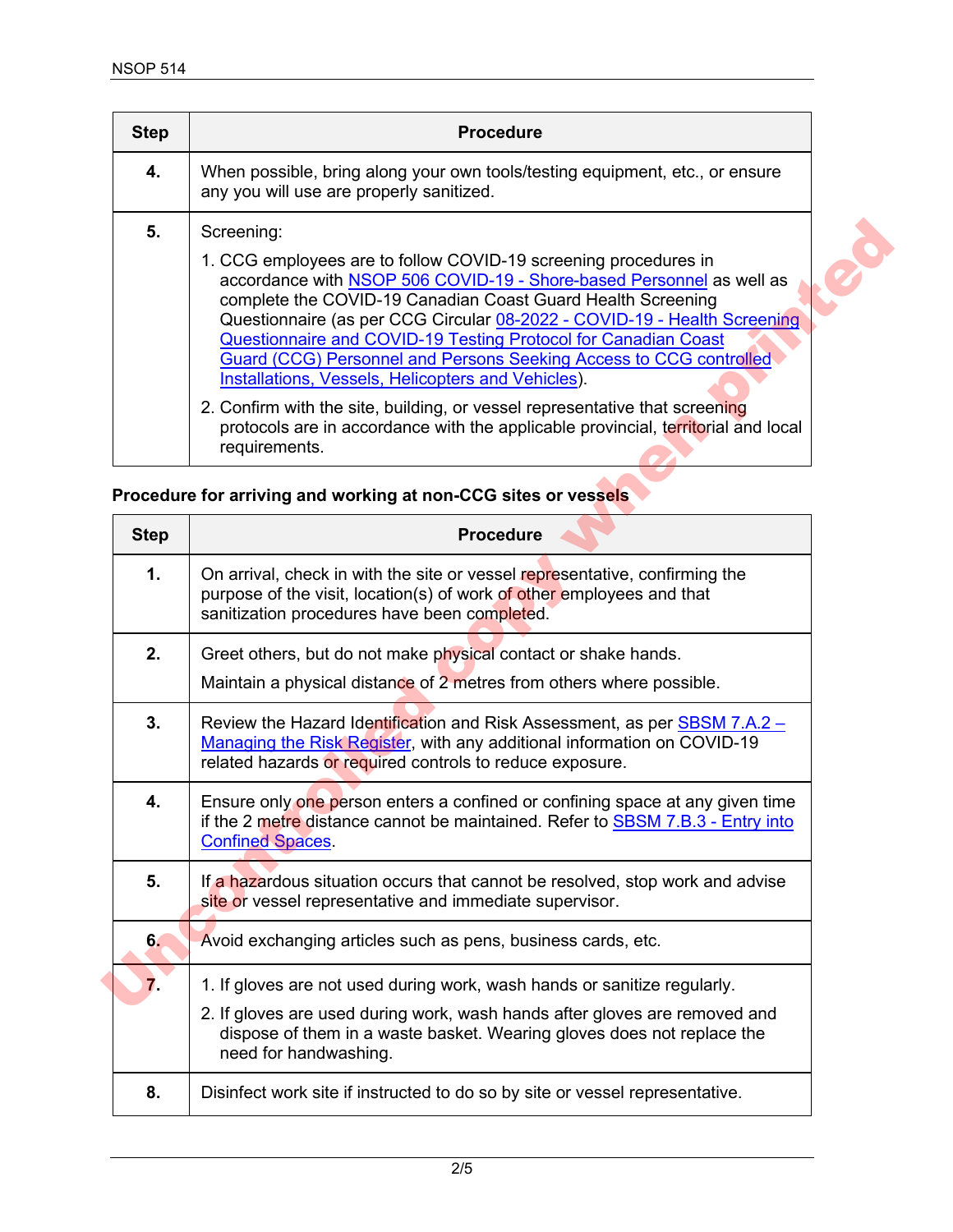| <b>Step</b> | <b>Procedure</b>                                                                                                                                                                          |
|-------------|-------------------------------------------------------------------------------------------------------------------------------------------------------------------------------------------|
| 9.          | If work at the site or vessel is to continue beyond a previously arranged<br>timeframe, employees are to notify both the site or vessel representative and<br>their immediate supervisor. |
| 10.         | In preparation for departure from the site or vessel, notify the site or vessel<br>representative of departure, including the status of the work performed.                               |
| 11.         | When leaving the site or vessel, thoroughly wash hands.                                                                                                                                   |

# **Procedure for usage of facial protection equipment**

| 10.         | In preparation for departure from the site or vessel, notify the site or vessel<br>representative of departure, including the status of the work performed. |
|-------------|-------------------------------------------------------------------------------------------------------------------------------------------------------------|
| 11.         | When leaving the site or vessel, thoroughly wash hands.                                                                                                     |
|             | Procedure for usage of facial protection equipment                                                                                                          |
| <b>Step</b> | <b>Procedure</b>                                                                                                                                            |
| 1.          | If applicable, regularly clean your safety glasses or face shield.                                                                                          |
| 2.          | Wearing a non-medical mask:                                                                                                                                 |
|             | 1.1. will not protect the wearer from COVID-19, but can potentially limit the<br>wearer from spreading respiratory droplets                                 |
|             | 1.2. does not replace the need to social distance                                                                                                           |
| 3.          | Non-medical face masks or face coverings should:                                                                                                            |
|             | 1.1. be made of multiple layers including:                                                                                                                  |
|             | a) at least 2 layers of tightly woven material fabric (such as cotton or<br>linen), and                                                                     |
|             | b) a third middle layer of filter-type fabric (such as non-woven<br>polypropylene)                                                                          |
|             | 1.2. be large enough to completely and comfortably cover the nose and<br>mouth without gaping                                                               |
|             | 1.3. fit securely to the head with ties or ear loops                                                                                                        |
|             | 1.4. allow for easy breathing                                                                                                                               |
|             | 1.5. be comfortable and not require frequent adjustment                                                                                                     |
|             | 1.6. be changed as soon as possible if damp or dirty                                                                                                        |
|             | 1.7. maintain their shape after washing and drying                                                                                                          |
| 4.          | How to put on a non-medical mask:                                                                                                                           |
|             | 1.1. ensure the face covering is clean and dry                                                                                                              |
|             | 1.2. wash your hands with warm water and soap for at least 20 seconds<br>before touching the mask; if soap is not available, use hand sanitizer             |
|             | with a minimum 60% alcohol base                                                                                                                             |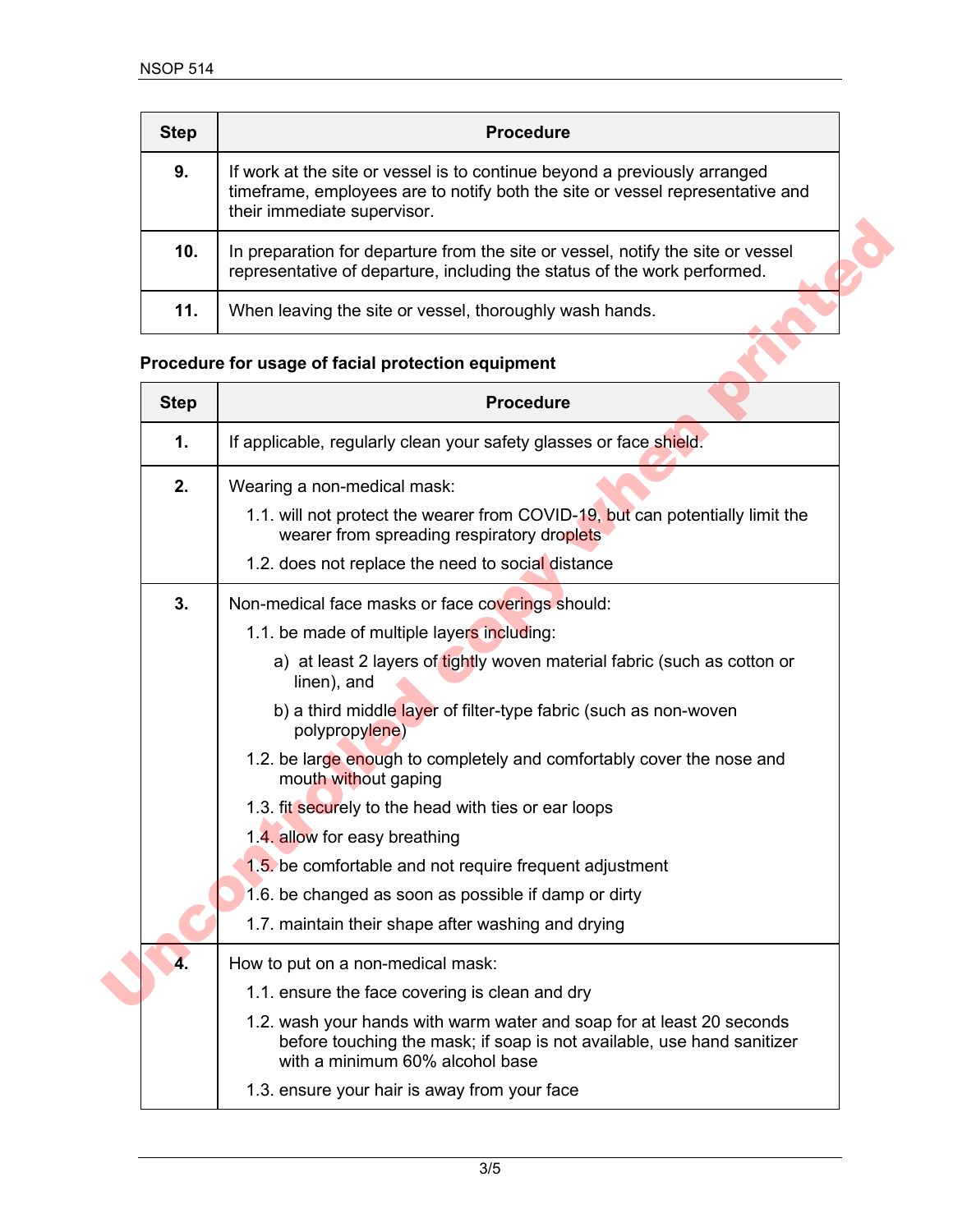| <b>Step</b> | <b>Procedure</b>                                                                                                                                                                                                                                                                                                     |
|-------------|----------------------------------------------------------------------------------------------------------------------------------------------------------------------------------------------------------------------------------------------------------------------------------------------------------------------|
|             | 1.4. place the face covering over your nose and mouth and secure to your<br>head or ears with its ties or elastics                                                                                                                                                                                                   |
|             | 1.5. adjust if needed to ensure nose and mouth are fully covered                                                                                                                                                                                                                                                     |
|             | 1.6. the mask should fit snugly to the cheeks and there should not be any<br>gaps                                                                                                                                                                                                                                    |
|             | 1.7. after your mask is on and adjusted, wash your hands with warm water<br>and soap for at least 20 seconds; if soap is not available, use hand<br>sanitizer with a minimum of 60% alcohol base                                                                                                                     |
|             | 1.8. while wearing a non-medical mask or face covering, it is important to<br>avoid touching your mask or face. If you do touch your mask or face,<br>you should immediately wash your hands with warm water and soap for<br>at least 20 seconds. You can also use hand sanitizer with a minimum<br>60% alcohol base |
| 5.          | How to remove a non-medical mask:                                                                                                                                                                                                                                                                                    |
|             | 1.1. wash your hands with warm water and soap for at least 20 seconds; if<br>soap is not available, use hand sanitizer with a minimum 60% alcohol<br>base                                                                                                                                                            |
|             | 1.2. remove the mask or face covering by un-tying it or removing the loops<br>from your ears                                                                                                                                                                                                                         |
|             | 1.3. avoid touching the front of the mask when removing it                                                                                                                                                                                                                                                           |
|             | 1.4. it can be placed in a plastic bag temporarily if you are not at home.<br>Make sure you close or zip seal the bag while storing it                                                                                                                                                                               |
|             | 1.5. if you plan to reuse the mask, wash it before wearing it again. It can be<br>hand-washed with hot, soapy water, or it can be washed with your other<br>laundry                                                                                                                                                  |
|             | 1.6. if throwing it out, place it into a waste basket or plastic bag                                                                                                                                                                                                                                                 |
|             | 1.7. after removing the mask or face covering, repeat point 1.1                                                                                                                                                                                                                                                      |